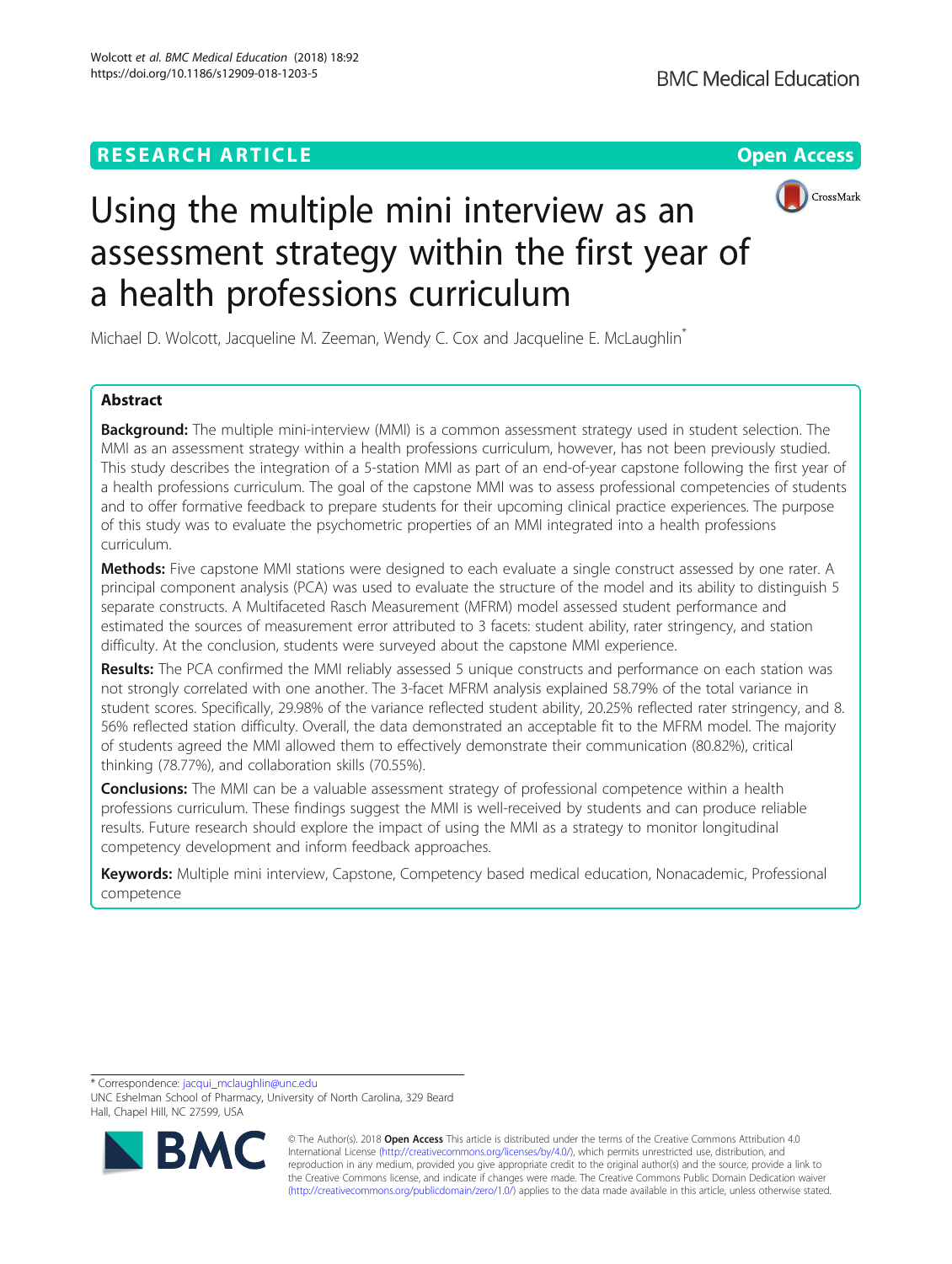#### Background

Competency-based medical education (CBME) represents a core principle in the health professions  $[1, 2]$  $[1, 2]$  $[1, 2]$ ; it establishes a robust system to monitor learner progress with respect to an explicit set of outcomes essential for functional practice in healthcare [\[3](#page-7-0), [4](#page-7-0)]. Assessing competency development can present a significant challenge as it often necessitates comprehensive and multifaceted assessment  $[5, 6]$  $[5, 6]$  $[5, 6]$  $[5, 6]$ . The assessment of professional competence, frequently described as noncognitive or nonacademic constructs, may include questionnaires, surveys, objective structured clinical examinations (OSCE), and self-assessment scales. These strategies target professional competence by evaluating specific attributes such as communication, empathy, and integrity [\[7](#page-7-0), [8\]](#page-7-0). Effective integration of professional competency assessment into health professions curricula can be varied, inconsistent, and misaligned if not properly designed or implemented.

The multiple mini interview (MMI) is a popular assessment strategy at the point of admissions to evaluate professional competence and thus far it has not been explored as an assessment method beyond student selection [\[9](#page-7-0)]. OSCEs often serve as the choice strategy to evaluate competence within health professions curricula; however, we argue the MMI could be a feasible and advantageous alternative based on distinct differences between the two assessment methods. The MMI is structurally similar to OSCEs, which is to be expected as the MMI was initially characterized as an "admissions OSCE" [\[10\]](#page-7-0). In an MMI, students rotate among several stations, similar to their participation in an OSCE circuit, and in each room, they are expected to engage with an interviewer or actor who evaluates them on select criteria [[9,](#page-7-0) [10\]](#page-7-0).

The key difference between these assessment modalities is in their measurement models. First, the MMI is designed to include questions or scenarios that target noncognitive or nonacademic constructs (i.e. social and behavioral professional competence) [[11\]](#page-7-0). Conversely, the OSCE generally focuses on the measurement of clinical knowledge and procedural skill development. These design differences correspond to variations in the evaluation approach criteria. In an OSCE, participants are required to complete a specific task (e.g. complete a physical exam, establish a diagnosis) that is evaluated with a pre-determined checklist of critical events that must occur. In an MMI, there may be an overall objective based on the scenario, (e.g. talk about a difficult situation, communicate an idea to someone); however, the focus is on the participant's process and therefore includes a more holistic assessment of their approach. There are generally no outlined procedures to be completed or outlined expectations for the interaction.

The intent of the MMI, therefore, is to focus on professional competence. Conversely, the primary intent of the OSCE is to assess clinical competence. Frequently, OSCEs are designed to include evaluations of professional competence (e.g. communication, building rapport). However, using the OSCE alone to assess both clinical *and* professional competence can be problematic. Attempting to measure too much during a brief interaction can diminish the reliability and validity of results due to the inherent limitations of raters evaluating multiple constructs [[10,](#page-7-0) [12\]](#page-7-0). The use of an MMI as an assessment strategy to evaluate professional competence helps mitigate these limitations in evaluating learner performance.

Limiting the MMI to selection contexts restricts and underutilizes this assessment strategy. At the point of admissions, for example, MMI participants are rarely (if ever) offered feedback about their performance. From the perspective of CBME, integrating MMIs into health professions curricula could serve as a mechanism for assessing and providing information to students about their current abilities and their professional growth starting from the point of candidacy. OSCE progress testing has been shown to provide valid and reliable data while supporting the assessment for learning paradigm through frequent evaluation of clinical competence  $[13-15]$  $[13-15]$  $[13-15]$  $[13-15]$ ; therefore, it is plausible MMIs can offer a similar advantage when focusing on professional competency development.

Our goal was to determine if the MMI could be tailored to fit within a health professions curriculum. The purpose of this paper, therefore, is to describe the design and implementation of an MMI as part of an end-ofyear capstone (C-MMI) with a focus on the integrity of the assessment results. We offer insights into the psychometric properties of the C-MMI, acceptability of the model, and discuss the utility of integrating MMIs into health professions curricula.

#### Methods

#### Capstone design

The C-MMI was one component of an end-of-year firstyear capstone implemented at the University of North Carolina at Chapel Hill (UNC) Eshelman School of Pharmacy in spring 2016 as part of the transformed doctor of pharmacy (PharmD) curriculum [\[16\]](#page-7-0). The capstone was immediately preceded by the first full year of coursework and followed by the students' first 8-week immersion experience into clinical practice (i.e. clinical rotations or clerkships). The first-year capstone was built to align with the School's PharmD program core competencies and contained three parts: (1) a closed-book exam measuring retention of knowledge from first-year coursework, (2) an open-book exam aimed at determining the ability to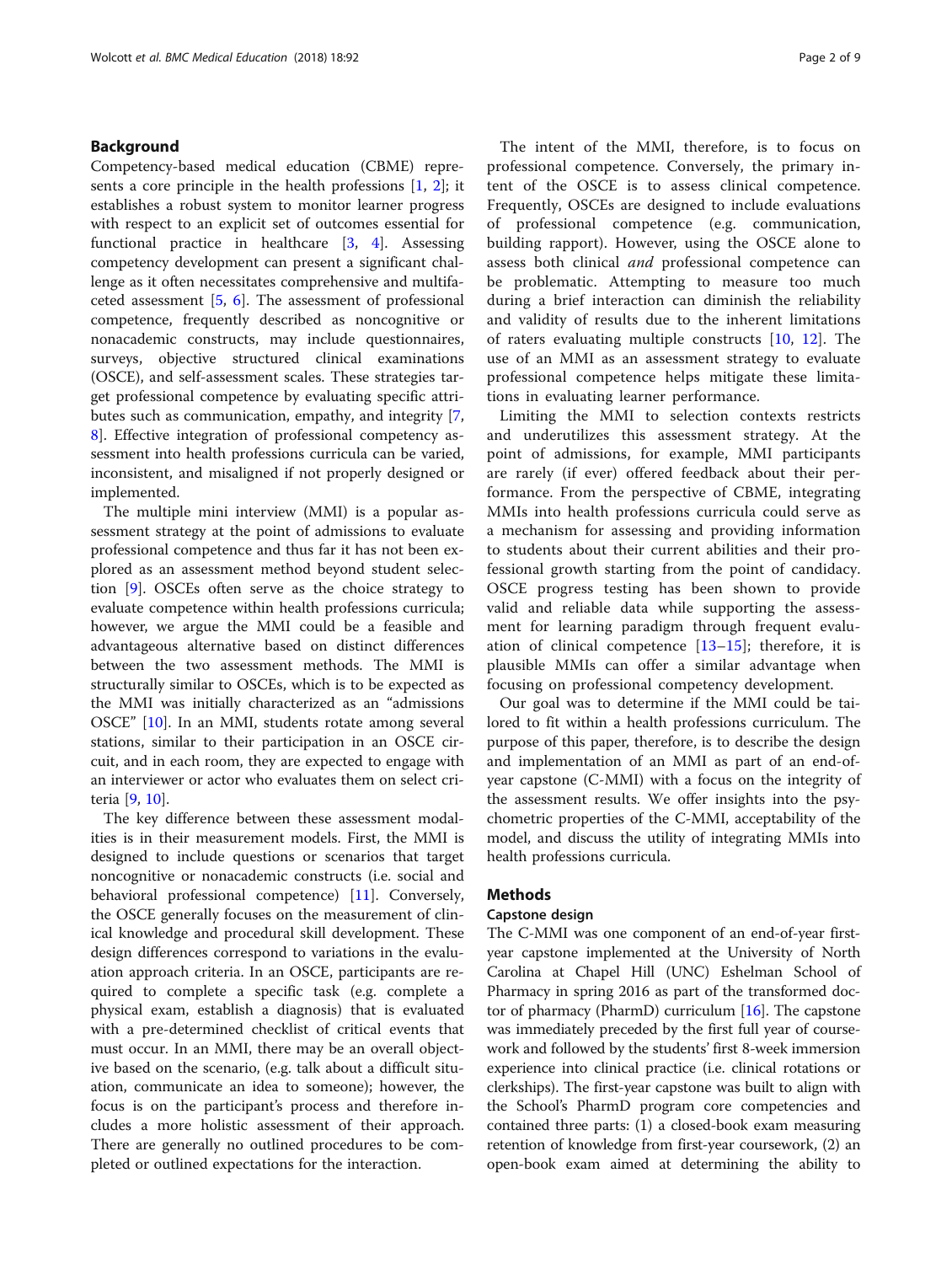synthesize and extend knowledge across multiple courses, and (3) the C-MMI measuring the proficiency of key professional competencies. The structure and evaluation for the C-MMI aligned with the School's admissions MMI [[17](#page-7-0)]. The results of the closed-book exam and open-book exam are published elsewhere [[18](#page-7-0)].

The C-MMI was implemented over two half-days. On day one, students completed the teamwork MMI and were evaluated on two constructs: giving instructions and receiving instructions. At this station, students were provided two minutes to read a prompt before entering a room and rotating the role of giving instructions and receiving instructions. There were two evaluators in the room, one responsible for evaluating each student when giving instructions and one responsible for evaluating each student when receiving instructions. On day two, students completed three additional MMI stations evaluating adaptability, integrity, and empathy. Each station was designed to assess specific constructs of interests (i.e. targeted assessment) valued by the institution as outlined in the PharmD program outcomes and consistent with constructs assessed during the admissions MMI. Students were provided two minutes to read a prompt before entering the room where students then had six minutes to discuss the scenario with the interviewer. Each station had one interviewer who was responsible for evaluating the student according to the station's construct of interest based on the student response to the scenario and student answers to a set of probing questions.

An essential purpose of the C-MMI was to provide formative feedback for students as they prepared for their early immersion experiences at the end of year one of the curriculum. Once the C-MMI was complete, students were provided a report categorizing their performance on the various constructs. A large group debriefing session was used to review overall performance on all three sections of the capstone as well as to offer strategies for continued knowledge and professional skill development.

#### Data collection

At each station, students were evaluated on four criteria: (1) the construct of interest, (2) communication about that construct, (3) critical thinking, and (4) appreciation of the construct in pharmacy practice (i.e. understanding of the pharmacist's role or context). Each criterion was measured on a scale of 1 to 10 ranging from "needs improvement" to "outstanding". It was anticipated a 10-point scale would provide sufficient opportunities for raters to appropriately discriminate among students. A total maximum score of 40 was possible for each station. After the capstone, a survey was administered to assess student perceptions of the C-MMI assessment.

#### Data analysis

Data were examined descriptively and are presented using mean ± standard deviation (SD). A principal component analysis (PCA) was conducted on the 20-item MMI with an orthogonal (varimax) rotation to evaluate the structure of the data and determine if the five constructs of interest were effectively measured [\[19\]](#page-7-0). We used Kaiser's rule, which designated eigenvalues greater than 1 as the cut point for factor structure. Cronbachs' alphas were calculated to evaluate the reliability of student performance data relating to the five constructs of interest, in addition to the intercorrelations of student performance at each station.

A three-facet Multifaceted Rasch Model (MFRM) was used to investigate student ability, rater severity, and MMI station difficulty. Scoring from the construct of interest was used to represent student performance at each station as it was confirmed to be an appropriate measure based on the factor analysis. FACETS Version 3.71.4 (Beaverton, Oregon) was used to analyze the three-facets simultaneously and independently to allow calibration onto a single, logit scale. Joint Maximum-Likelihood Estimation (JMLE) methods generated measures of student ability, rater severity, and station difficulty. The study included 148 students, 35 raters, and 5 stations, which produced a total of 740 ratings. The initial analysis included all data points obtained from the MMI with no missing data.

The results from the MFRM analysis provide Infit and Outfit Mean-Square (MnSq) error statistics. Large fit statistics are indicative of unexpected results, whereas small fit statistics suggest a lack of variability in observed ratings. Model fit control limits for the study were set at 0.5 for the lower limit and 1.7 for the upper limit [\[20](#page-7-0)]. Although fit statistics less than 0.5 are not ideal, they are not believed to distort the measurement system [\[20](#page-7-0)]. The results also include a mean-squares standardized statistic (Zstd) that reflects the randomness in the data. Absolute values greater than or equal to 2.0 suggest the rating is sufficiently improbable and requires further investigation for appropriate fit [[20\]](#page-7-0).

The goal of MFRM analysis was to derive a model that best accounted for student ability ratings based on the severity of the rater and the difficulty of the station. To optimize the fit of data to the model, students with Outfit MnSq statistics greater than or equal to 1.7 were closely examined and scores that appeared to be misaligned within the stations were removed ( $n = 37$  ratings). A new analysis was conducted and the model was reevaluated in an iterative process. The final MFRM analysis included a total of 703 ratings in which fifteen (2.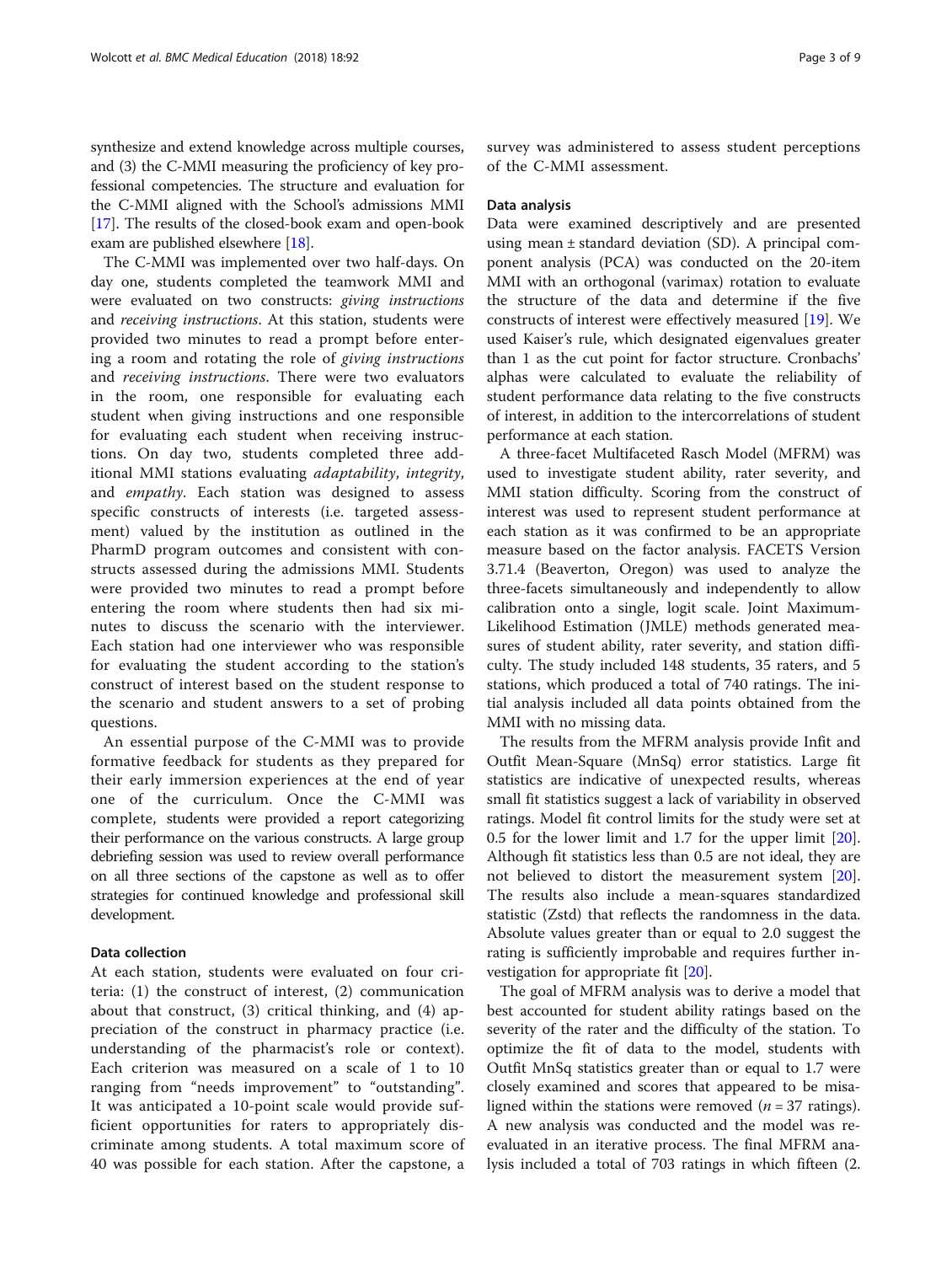1%) had Outfit MnSq statistics ranging from 1.7 to 2.1 but did not contain recognizable outliers. All student measurements had a Zstd statistics less than 1.5. The use of the fit statistic criteria aided in developing a bestfit model for evaluating student ability in the C-MMI.

To provide formative feedback to students, the capstone leadership decided translating raw scores into a performance category was the optimal method for reporting. For each construct, cut scores were selected based on the rubric's pre-defined data points: needs improvement was assigned for scores less than or equal to 4; satisfactory for scores of 5 to 8; and outstanding for scores greater than or equal to 9. Student reports included the performance category for each construct and any feedback provided on the score sheet by the rater. This study was submitted and considered exempt from review by the Institutional Review Board of the University of North Carolina at Chapel Hill.

#### Results

All first-year students  $(n = 148)$  completed 5 C-MMI stations. Sixty-eight percent were female, 62% were White, and 81% held a bachelor's degree or higher. Raters ( $n = 35$ ) were representative of the five academic divisions in the School. All raters previously served as raters for the School's admissions MMI and were required to attend training the morning of the C-MMI assessments to ensure complete understanding of the goals, objectives, and assessment scales for their respective station. On average, students performed highest on the integrity and empathy stations  $(7.86 \pm 1.66 \text{ and } 7.22)$ ± 2.00 respectively) and lowest on the giving instructions and receiving instructions stations  $(6.20 \pm 2.00)$  and  $(6.50)$ ± 1.73 respectively) (Table 1).

#### Factor analysis

The Kaiser-Meyer-Olkin (KMO) measure verified the sampling adequacy for the analysis with a  $KMO = 0.80$ . All KMO values for individual items were > 0.71, which is above the acceptable limit of 0.5 [\[19](#page-7-0)]. Bartlett's test of sphericity indicated correlations between items were sufficiently large for PCA  $(X^2 (190) = 1884.5, p < 0.001)$ . Five factors exceeded Kaiser's criterion of 1 and explained 76%

of the variance. The factor model was determined to be a good fit based on diagonal values (0.98) and the proportion of residuals greater than 0.05 was 21.6%, well below the desired 50% [\[19\]](#page-7-0). The clustered items were consistent with the arrangement of variables in the MMI structure into 5 specific stations: giving instructions, receiving instructions, adaptability, integrity, and empathy (Table [2\)](#page-4-0). The variables associated with each of the constructs were considered to be reliable with Cronbach alpha values all greater than 0.85 (range: 0.86–0.90) (Table [3\)](#page-4-0). Giving instructions and receiving instructions were the most highly correlated  $(r = 0.45)$ ; all other correlations were equal to or less than 0.35, which further supports the constructs are separately targeted at each station (Table [3\)](#page-4-0).

#### MFRM

The MFRM explained 58.79% of the total variance in the ratings (Table [4\)](#page-4-0), with most of this variance being attributed to differences in student ability (29.98%). Fifteen students had Outfit MnSq values between 1.70 and 2.08, but none of their ratings appeared to be anomalous outliers. As seen in Fig. [1](#page-5-0), the variance of student ability ranged from 3.66 logits (highest performing student) to − 0.90 logits (lowest performing student). Most importantly, the reliability index of 0.77 suggests the students were reliably separated in their performance.

Differences in rater severity accounted for 20.25% of the variance in the data (Table [4\)](#page-4-0). One rater (2.9%) had an Outfit MnSq score of 1.7 in addition to a Zstd score of 2.2, which suggests the rater assigned one or more ratings to students that were unexpected. In terms of severity, the rater was just below the average severity of all raters, which was considered acceptable for the purposes of this study. Only one rater (2.9%) had an Infit and Outfit MnSq score less than 0.5 with a Zstd of − 2.7, suggesting the rater used little variation in their pattern of ratings (Fig. [1\)](#page-5-0).

Differences in station difficulty accounted for 8.56% of the variance in the data (Table [4](#page-4-0)). Stations had minimal variance with a range in difficulty from + 0.44 logits (most difficult) to − 0.55 logits (least difficult). The order of station difficulty from easiest to most difficult was empathy (− 0.55 logits), integrity (− 0.24 logits), adaptability (0.09

**Table 1** Descriptive statistics of station performance and student ( $n = 148$ ) classifications

|                            | Teamwork <sup>a</sup> | Adaptability | Integrity   | Empathy     |
|----------------------------|-----------------------|--------------|-------------|-------------|
| Construct Score, mean (SD) | 6.20(2.00)            | 6.91(2.08)   | 7.86 (1.66) | 7.22 (2.00) |
| Needs Improvement, n (%)   | 22 (14.9)             | 27(18.2)     | 6(4.1)      | 17(11.5)    |
| Satisfactory, n (%)        | 109 (73.6)            | 81 (54.7)    | 88 (59.5)   | 90(60.8)    |
| Outstanding, n (%)         | 17 (11.5)             | 40 (27.0)    | 54 (36.5)   | 41(27.7)    |

<sup>a</sup>Giving Instruction and Receiving Instruction construct scores averaged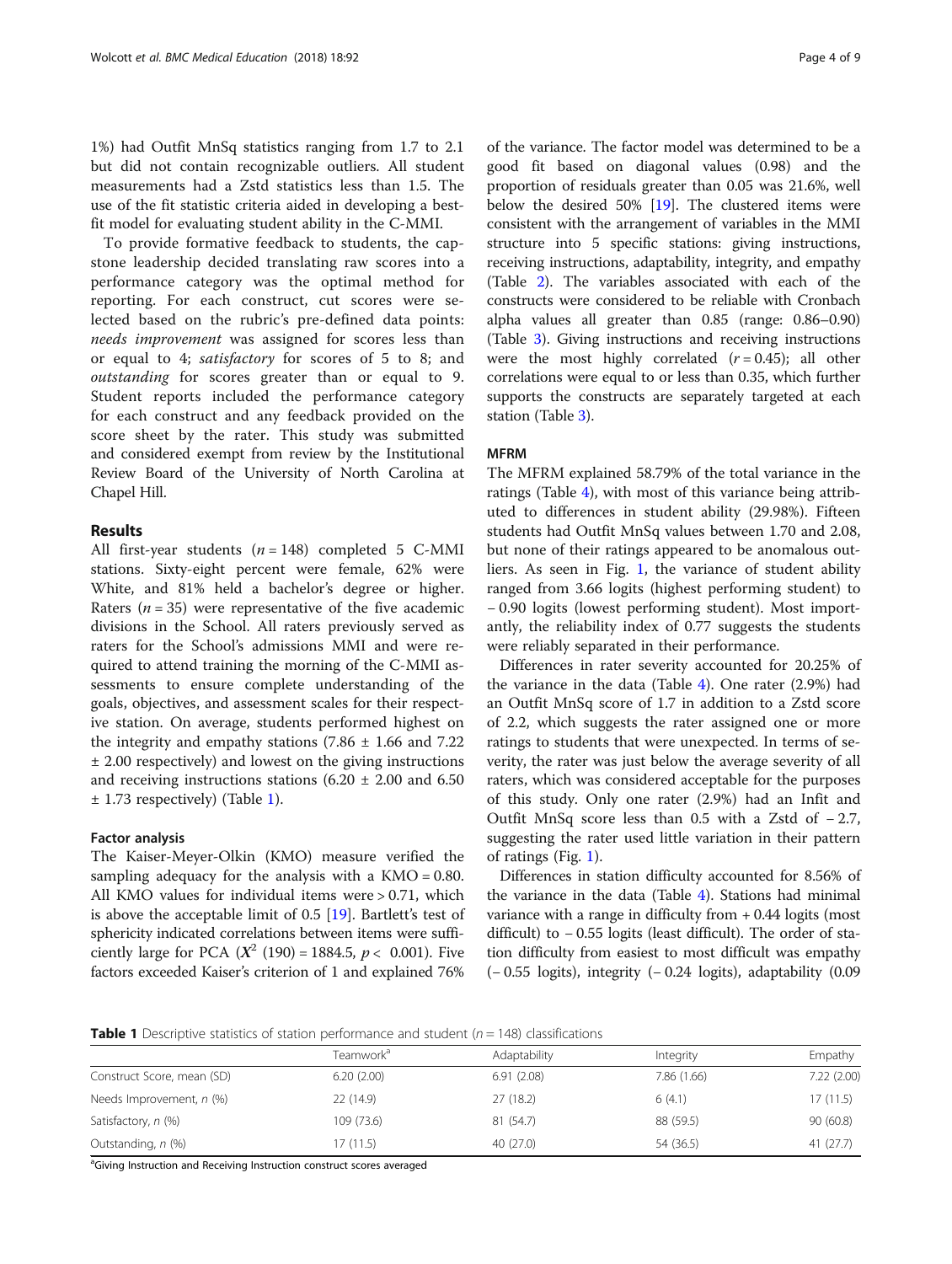| Factor                   |                     |                        |              | 4         |         |
|--------------------------|---------------------|------------------------|--------------|-----------|---------|
| Station                  | Giving Instructions | Receiving Instructions | Adaptability | Integrity | Empathy |
| Construct                | 0.88                | 0.83                   | 0.88         | 0.83      | 0.86    |
| Communication            | 0.86                | 0.86                   | 0.81         | 0.85      | 0.80    |
| Critical Thinking        | 0.83                | 0.87                   | 0.89         | 0.83      | 0.92    |
| Pharmacy Appreciation    | 0.54                | 0.72                   | 0.81         | 0.83      | 0.86    |
| Eigenvalue               | 2.74                | 3.17                   | 3.15         | 3.00      | 3.21    |
| % Variance Accounted For | 14                  | 16                     | 16           | 15        | 16      |

<span id="page-4-0"></span>Table 2 Factor analysis loadings (principal component analysis with varimax rotation)

logits), receiving instruction (0.25 logits), and giving instruction (0.44 logits) (Fig. [1\)](#page-5-0). The reliability index of 0.97 suggests the stations were reliability separated and chisquare indicates the stations were meaningfully separated with a high degree of confidence ( $p < 0.01$ ) (Table 4).

Figure [1](#page-5-0) provides a visual representation of the rating scale performance in which the horizontal dotted lines of the "Scale" column illustrate the category thresholds. These lines represent the point in which the likelihood of receiving the higher and lower category is equal. The goal is to have each category clearly separated from one another, as seen in Fig. [1.](#page-5-0) The overall performance of the rating scale is portrayed by the increasing average measure values when moving from the lower end of the rating scale to the higher end. The average measures increased as expected from − 0.99 to 2.14, which suggests students with higher ratings were displaying the construct more convincingly than those with lower ratings (Table [5](#page-6-0)) [[20\]](#page-7-0). Outfit MnSq statistics for the rating scale are all located between the upper (1.7) and lower (0.5) fit limits, which further supports each of the categories functioned as intended.

#### Student perceptions

Ninety-eight percent of students ( $n = 146$ ) completed the post-capstone survey, which evaluated their perceptions regarding the C-MMI. Most students strongly agreed or agreed they took the Monday (i.e. teamwork) MMI (95.89%) and Tuesday (i.e. integrity, adaptability, empathy) MMI (97.26%) seriously and gave it their best

Table 3 Intercorrelations and reliabilities (Cronbach alpha) of C-MMI constructs

| Station/Construct        |        | 2      | 3      | 4      | 5      |
|--------------------------|--------|--------|--------|--------|--------|
| 1/Giving Instructions    | (0.86) | 0.45   | 0.14   | 0.02   | 0.13   |
| 2/Receiving Instructions |        | (0.88) | 0.13   | 0.10   | 0.13   |
| 3/Adaptability           |        |        | (0.90) | 0.35   | 0.22   |
| 4/Integrity              |        |        |        | (0.88) | 0.14   |
| 5/Empathy                |        |        |        |        | (0.90) |
|                          |        |        |        |        |        |

effort. Most students also strongly agreed or agreed that the C-MMI allowed them to effectively demonstrate their communication skills (80.82%), critical thinking skills (78.77%), collaboration skills (70.55%), and knowledge of pharmacy (63.01%). Sixty-three percent of students strongly agreed or agreed they understood how to use feedback from the MMI in their upcoming clinical experiences (Table [6](#page-6-0)).

#### **Discussion**

The MMI, to date, has been characterized exclusively as a methodology for summative purposes to rank candidates and inform selection decisions [[21,](#page-7-0) [22](#page-8-0)]. Considering research generally suggests it offers fair, reliable, and valid data, the MMI presents a unique opportunity to evaluate students within the curriculum and collect data that could guide student professional competency development. The purpose of our study was to describe the design and implementation of an end-of-year capstone MMI specifically focusing on the quality of the assessment results. We designed the C-MMI using a targeted assessment approach in which prompts are tailored to address a specific construct of interest at each station, similar to MMI examples in the literature [[11\]](#page-7-0). Our analyses support the use of the MMI as a reliable assessment strategy that can effectively be incorporated within

| <b>Table 4</b> Facet characteristics determined by MFRM analysis |  |  |  |
|------------------------------------------------------------------|--|--|--|
|------------------------------------------------------------------|--|--|--|

| Parameter                          | Student<br>Ability | Rater<br>Severity | Station<br>Difficulty |
|------------------------------------|--------------------|-------------------|-----------------------|
| Facet Explained Variance           | 29.98%             | 20.25%            | 8.56%                 |
| Mean Outfit MnSg                   | 0.99               | 0.99              | 0.98                  |
| Model Sample RMSE (Standard Error) | 0.40               | 0.21              | 0.07                  |
| Adjusted Standard Deviation        | 0.73               | 0.60              | 0.39                  |
| Separation                         | 1.83               | 2.87              | 5.62                  |
| Reliability                        | 0.77               | 0.89              | 0.97                  |
| Fixed Chi Square (p-value)         | 508.5<br>(< 0.01)  | 281.5<br>(< 0.01) | 132.4<br>(< 0.01)     |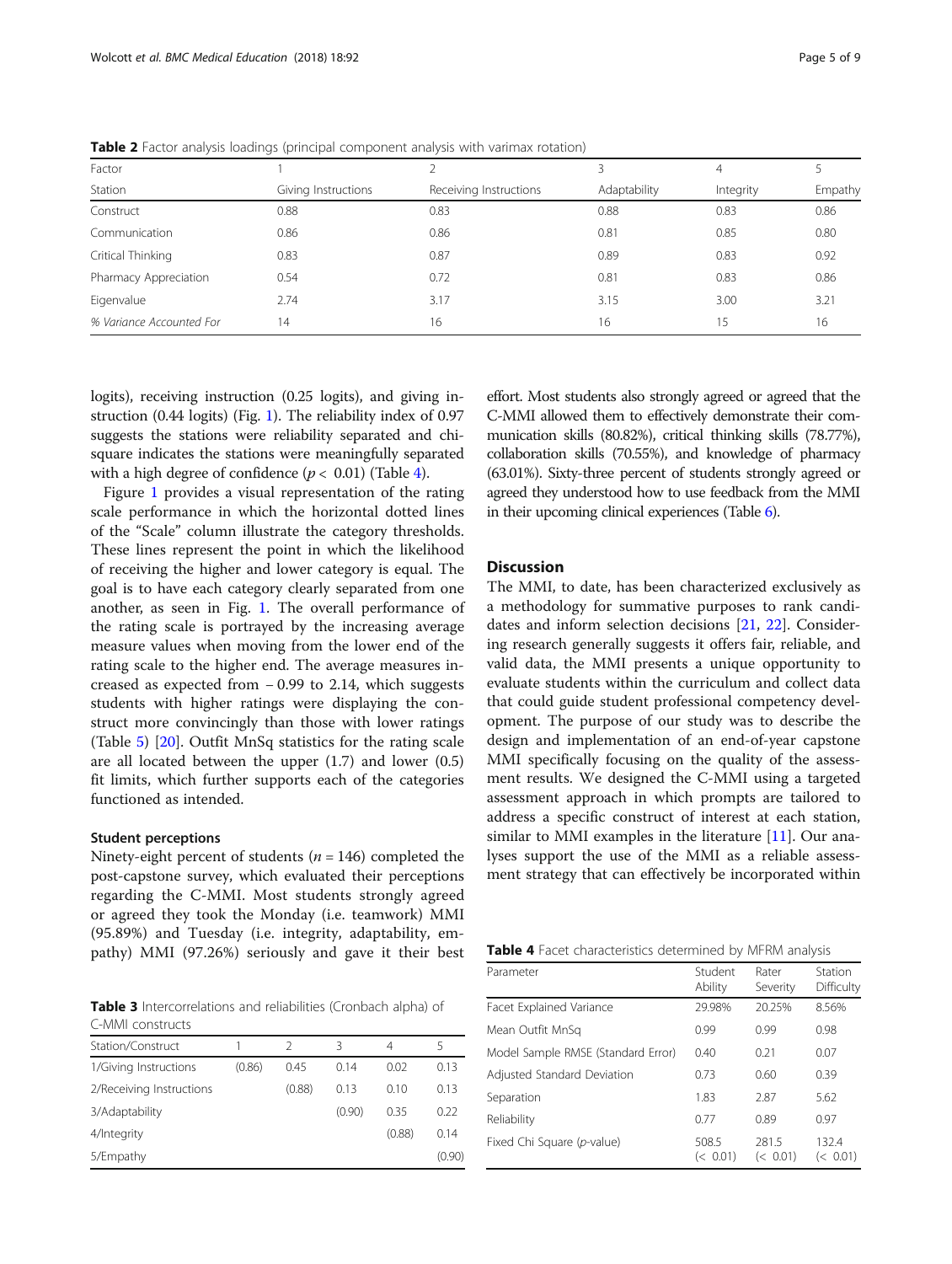<span id="page-5-0"></span>

health professions curricula to target the evaluation of select professional competencies.

The findings of this study are congruent with research demonstrating the validity and reliability of the MMI when used in selection contexts [[11,](#page-7-0) [12,](#page-7-0) [23](#page-8-0)–[25\]](#page-8-0). Our MFRM accounted for approximately 59% of the total variance in MMI scores, which is similar to previous

studies using MFRM that account for 30–62% of total variance in performance data [\[11,](#page-7-0) [12,](#page-7-0) [23](#page-8-0)–[25](#page-8-0)]. Similarly, variance attributed to candidate ability (30%) was within the range reported by other studies (16% to 45%) [[11](#page-7-0), [12,](#page-7-0) [23](#page-8-0)–[25\]](#page-8-0). The C-MMI, therefore, appears to be a reasonable strategy to evaluate students reliably and provides valuable data in settings outside of admission.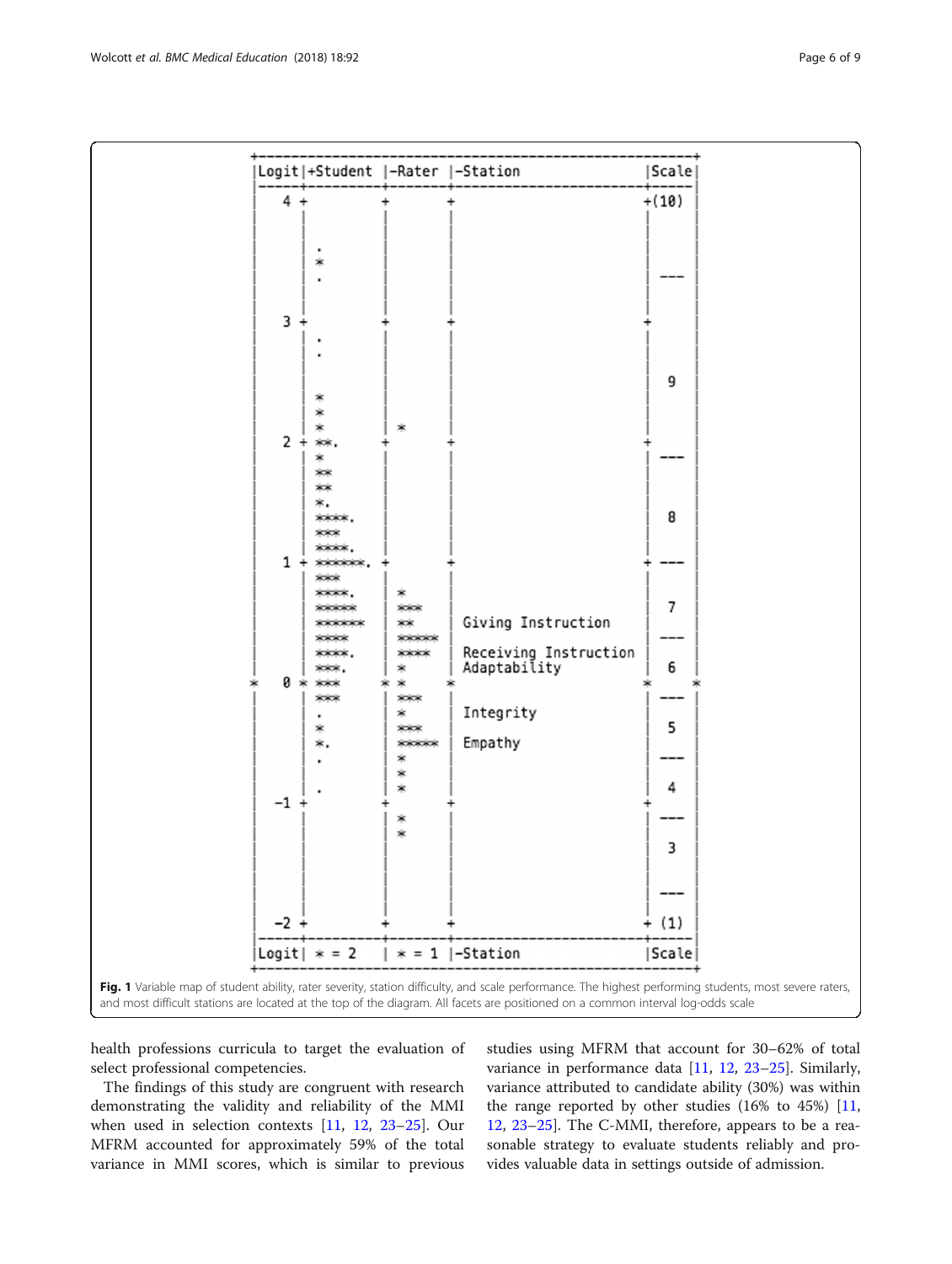<span id="page-6-0"></span>Table 5 Rating scale characteristics

| Category<br>Labels | Number Times<br>(%) Used | Average<br>Measure | Outfit<br>MnSa | Rasch-Andrich<br>Threshold |
|--------------------|--------------------------|--------------------|----------------|----------------------------|
| 1                  | 2(0)                     | $-0.99$            | 0.9            |                            |
| $\mathcal{P}$      | 9(1)                     | $-0.78$            | 0.8            | $-2.35$                    |
| 3                  | 22(3)                    | - 0.60             | 0.7            | $-1.50$                    |
| 4                  | 53 (8)                   | $-0.27$            | 0.8            | $-1.24$                    |
| 5                  | 68 (10)                  | 0.06               | 0.8            | $-0.34$                    |
| 6                  | 95 (14)                  | 0.42               | 1.2            | $-0.12$                    |
| 7                  | 135 (19)                 | 0.81               | 1.1            | 0.20                       |
| 8                  | 159 (23)                 | 1.07               | 1.0            | 0.77                       |
| 9                  | 114(16)                  | 1.73               | 1.0            | 1.72                       |
| 10                 | 46 (7)                   | 2.14               | 1.1            | 2.86                       |

Of note, variance associated with rater stringency was higher than anticipated at approximately 20%. This suggests the C-MMI raters introduced sources of constructirrelevant variance due to leniency or severity in their ratings. Although raters were trained prior their participation and had previous experiences with the admissions MMI, the distribution of variance components suggests training should be reevaluated to ensure consistency among raters to minimize construct-irrelevant variance in subsequent studies. Specifically, one rater was identified as scoring students much lower compared to other raters (approximately 2 logits from the mean). Using MFRM, we are able to identify raters that may require targeted training that can minimize significant variation among raters. Additional training could include providing exemplars of student performance and their respective scores to help calibrate raters. Including descriptors for scale points may also help to reduce construct-irrelevant variance in this facet. Overall, this signifies the importance of appropriate training in the implementation of an MMI and its criticality regardless of the context.

|  |  | Table 6 Student ( $N = 146$ ) perceptions of the capstone MMI |  |  |
|--|--|---------------------------------------------------------------|--|--|
|  |  |                                                               |  |  |

| Survey Item                                                                   | Strongly<br>Agree N (%) | Agree<br>N(% |
|-------------------------------------------------------------------------------|-------------------------|--------------|
| The MMIs allowed me to demonstrate<br>my communication skills effectively     | 34 (23.29)              | 84 (57.53)   |
| The MMIs allowed me to demonstrate<br>my critical thinking skills effectively | 34 (23.29)              | 81 (55.48)   |
| The MMIs allowed me to demonstrate<br>my collaboration skills effectively     | 29 (19.86)              | 74 (50.68)   |
| The MMIs allowed me to demonstrate<br>my knowledge of pharmacy effectively    | 13 (8.90)               | 79 (54.11)   |
| Lunderstand how to use feedback on<br>my MMI performance during immersion     | 26 (17.81)              | 66 (45.21)   |

All items measured from 1 (strongly disagree) to 4 (strongly agree)

The amount of variance associated with station difficulty was higher than other MFRM MMI studies, which report station difficulty representing 2–5% of the total variance [[12,](#page-7-0) [23](#page-8-0), [25](#page-8-0)]. The inclusion of the MMI into the curriculum presents a unique challenge to formulate questions and tasks that are relevant and more advanced compared to those used in admission contexts. This is a crucial element we identified which must be considered when integrating an MMI-type assessment within the curriculum. In admissions the context may be easily extracted, whereas when questions are posed within the curriculum, the topic becomes more contextualized. It is possible the difficulty among stations was not wellbalanced as a result and questions in future iterations should be thoroughly reviewed for their relevance to the level of the learner. If there is a desire to minimize variance attributable to fluctuations in station difficulty compared to student ability, this could be a potential approach. In general, it demonstrates the significance of effective assessment design and supports the continuous piloting and improvements in the future.

A notable question when using the MMI is whether students would take the assessment seriously enough to produce data that adequately represent student ability. In an admissions environment, high-stakes are associated with their performance whereas the use within the curriculum may not instigate as much concern or motivation to fully participate when used as a formative assessment strategy. Based on the results of the survey, students agreed that they gave their best effort on the MMI stations and that the assessment allowed them to demonstrate various skills. Although the majority of students reported knowing how to use the feedback on their MMI performance during immersion, future revisions will ensure discussions with students about their performance is more detailed and provides specific instructions for improvement.

The data presented in this study reflect the first attempt to integrate the MMI into a health profession curriculum as an assessment strategy but also has several limitations. Notably, the first implementation of an assessment strategy limits the ability to evaluate its predictive validity, which can be an important focus for health professions curricula. For example, the application in admissions is intended to be predictive of later clinical and professional performance. In this study, we do not have data to suggest the predictive potential of the assessment. Furthermore, the use of MMIs later in the health professions curriculum may serve as additional predictors of performance after graduation, such as job performance evaluations, licensure and credentialing examinations, among others.

Next steps in this field of research should focus on evaluating how the C-MMI methodology could be used to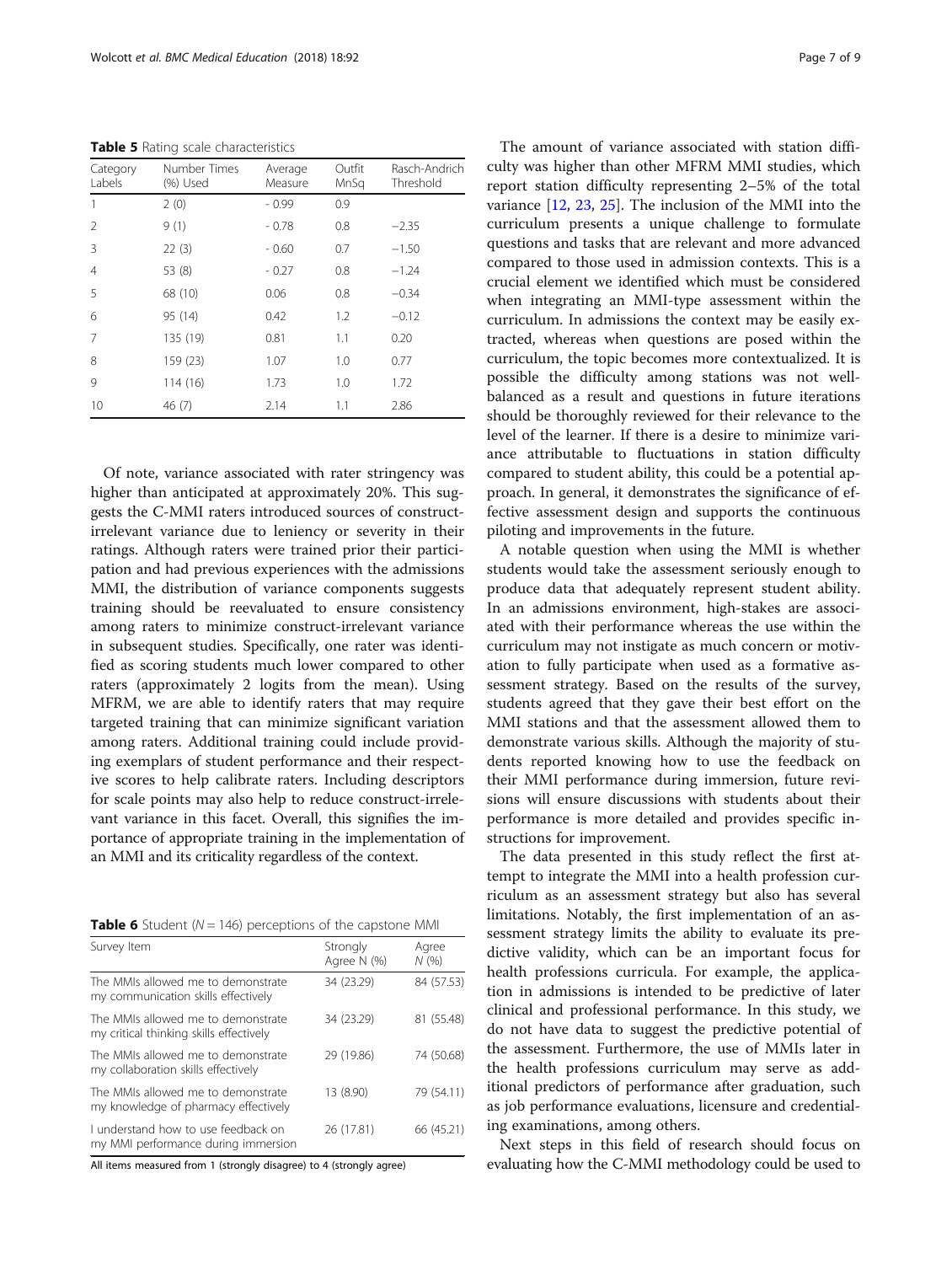<span id="page-7-0"></span>monitor student growth over time and the impact of using MMIs as a formative assessment strategy. Although our purpose was to integrate the MMI as an assessment strategy intended to help the development of learners, we did not evaluate its function as a formative assessment tool. Instead, our focus was to describe the quality of the data that was obtained from the MMI when it is placed within a different context. With sufficient evidence, a C-MMI may also be considered an effective summative evaluation at the end of training to ensure learners are proficient in professional skill sets necessary for effective practice. Overall, the use of the MMI can contribute to competency assessment by providing valuable information for schools and learners regarding their professional skill sets.

#### Conclusion

The MMI can be a valuable strategy in the comprehensive assessment of professional competencies when integrated within a health professions curriculum. We believe the findings presented here suggest the MMI can produce reliable results that can contribute to our understanding of a learner's professional skill development. As this is the first example of the MMI being used as an assessment strategy within a curriculum, we hope it guides future studies that explore the approach as a method for formative, summative, longitudinal, and comprehensive assessment of professional competencies in health professions education.

#### Abbreviations

CBME: Competency-Based Medical Education; C-MMI: Capstone Multiple Mini Interview; JMLE: Joint Maximum Likelihood Estimate; KMO: Kaiser-Meyer-Olkin; MFRM: Multifaceted Rasch Measurement (Many Facet Rasch Model); MMI: Multiple Mini Interview; MnSq: Mean-Square; OSCE: Objective Structured Clinical Examination; PCA: Principal Component Analysis; SD: Standard Deviation; Zstd: Standardized Statistic

#### Acknowledgements

We thank the faculty, staff, and First Year Capstone Committee at the UNC Eshelman School of Pharmacy for their dedication, willingness to participate, and contributions to the capstone and C-MMI. Specifically, we would like to thank Colleen Wernoski, Mimi Lewis, Adam Persky, and Tom Angelo for their leadership and commitment to the planning and implementation of the capstone and MMI.

#### Availability of data and materials

The datasets used and analyzed during the current study are available from the corresponding author on reasonable request.

#### Authors' contributions

MW was responsible for manuscript organization and development and independently conducted the data analysis and interpretation. JZ, WC, and JM were responsible for the design, implementation, and data collection procedures for the research study. All authors were required to contribute critical revisions to the manuscript and each author has approved the final manuscript for submission.

#### Ethics approval and consent to participate

Ethics approval was obtained by the University of North Carolina at Chapel Hill Institutional Review Board (IRB) (study number 16–1837). The Office of Human Research Ethics at the University of North Carolina at Chapel Hill determined the study was exempt from further review according to the

regulation under 45 CFR 46.101(b). Consent was deemed unnecessary because the study was observational and participants could not be identified from data used in the analysis and publication.

#### Competing interests

The authors declare they have no competing interests to disclose.

#### Publisher's Note

Springer Nature remains neutral with regard to jurisdictional claims in published maps and institutional affiliations.

#### Received: 25 October 2017 Accepted: 20 April 2018 Published online: 03 May 2018

#### References

- 1. Carraccio C, Wolfsthal SD, Englander R, Ferentz K, Martin C. Shifting paradigms: from Flexner to competencies. Acad Med. 2002;77:361–7.
- 2. Miller BM, Moore DE, Stead WW, Balser JR. Beyond Flexner: a new model for continuous learning in the health professions. Acad Med. 2010;85:266–72.
- 3. Frank JR, Snell LS, Cate OT, Holmboe ES, Carraccio C, Swing SR, et al. Competency-based medical education: theory to practice. Med Teach. 2010;32:638–45.
- 4. Albanese MA, Mejicano G, Mullan P, Kokotailo P, Gruppen L. Defining characteristics of educational competencies. Med Educ. 2008;42:248–55.
- 5. Holmboe E, Sherbino J, Long D, Swing S, Frank J. The role of assessment in competency-based medical education. Med Teach. 2010;32(8):676–82.
- 6. Harris P, Bhanji F, Topps M, Ross S, Lieberman S, Frank JR, et al. Evolving concepts of assessment in a competency-based world. Med Teach. 2017; 39(6):603–8.
- 7. Wilkinson TJ, Wade WB, Knock ID. A blueprint to assess professionalism: results of a systematic review. Acad Med. 2009;84:551–8.
- 8. Li H, Ding N, Zhang Y, Liu Y, Wen D. Assessing medical professionalism: a systematic review of instruments and their measurement properties. PLoS One. 2017;12(5):e0177321.
- 9. Pau A, Jeevaratnam K, Chen YS, Fall AA, Khoo C, Nadarajah VD. The multiple mini interview (MMI) for student selection in health professions training – a systematic review. Med Teach. 2013;35:1027–41.
- 10. Eva KW, Rosenfeld J, Reiter HI, Norman GR. An admissions OSCE: the multiple mini-interview. Med Educ. 2004;38:314–26.
- 11. McLaughlin JE, Singer D, Cox WC. Candidate evaluation using targeted construct assessment in the multiple mini-interview: a multifaceted Rasch model analysis. Teach Learn Med. 2017;29(1):68–74.
- 12. Till H, Myford C, Dowell J. Improving student selection using multiple miniinterviews with multifaceted Rasch modeling. Acad Med. 2013;88:216–23.
- 13. Pugh D, Touchie C, Wood TJ, Humphrey-Murto S. Progress testing is there a role for the OSCE? Med Educ. 2014;48(6):623–31.
- 14. Pugh D, Touchie C, Humphrey-Murto S, Wood TJ. The OSCE progress test measuring clinical skill development over residency training. Med Teach. 2016;38(2):168–73.
- 15. Pugh D, Bhanji F, Cole G, Dupre J, Hatala R, Humphrey-Murto S, et al. Do OSCE progress test scores predict performance in a national high-stakes examination? Med Educ. 2016;50:351–8.
- 16. Roth MT, Mumper RJ, Singleton SF, Lee CR, Rodgers PT, Cox WC, et al. A renaissance in pharmacy education at the University of North Carolina at Chapel Hill. N C Med J. 2014;75(1):48–52.
- 17. Cox WC, McLaughlin JE, Singer D, Lewis M, Dinkins MM. Development and assessment of the multiple mini-interview in a school of pharmacy admissions model. Am J Pharm Educ. 2015;79:53.
- 18. Persky AM, Greene J, Anksorus H, Fuller K, McLaughlin JE. Developing an innovative, comprehensive first-year capstone to assess and inform student learning and curriculum effectiveness. Am J Pharm Educ. 2017. published ahead of print. [https://www.ajpe.org/doi/pdf/10.5688/ajpe6730.](https://www.ajpe.org/doi/pdf/10.5688/ajpe6730)
- 19. Field A, Miles J, Field Z. Discovering statistics using R. 1st ed. SAGE: Thousand Oaks; 2012.
- 20. Bond TG, Fox CM. Applying the Rmodel: fundamental measurement in the human sciences. New York: Routledge; 2015.
- 21. Rees EL, Hawarden AW, Dent G, Hays R, Bates J, Hassell AB. Evidence regarding the utility of multiple-mini-interview (MMI) for selection to undergraduate health programs: A BEME systematic review: BEME Guide No. 37. Med Teach. 2016;38(5):443–55.